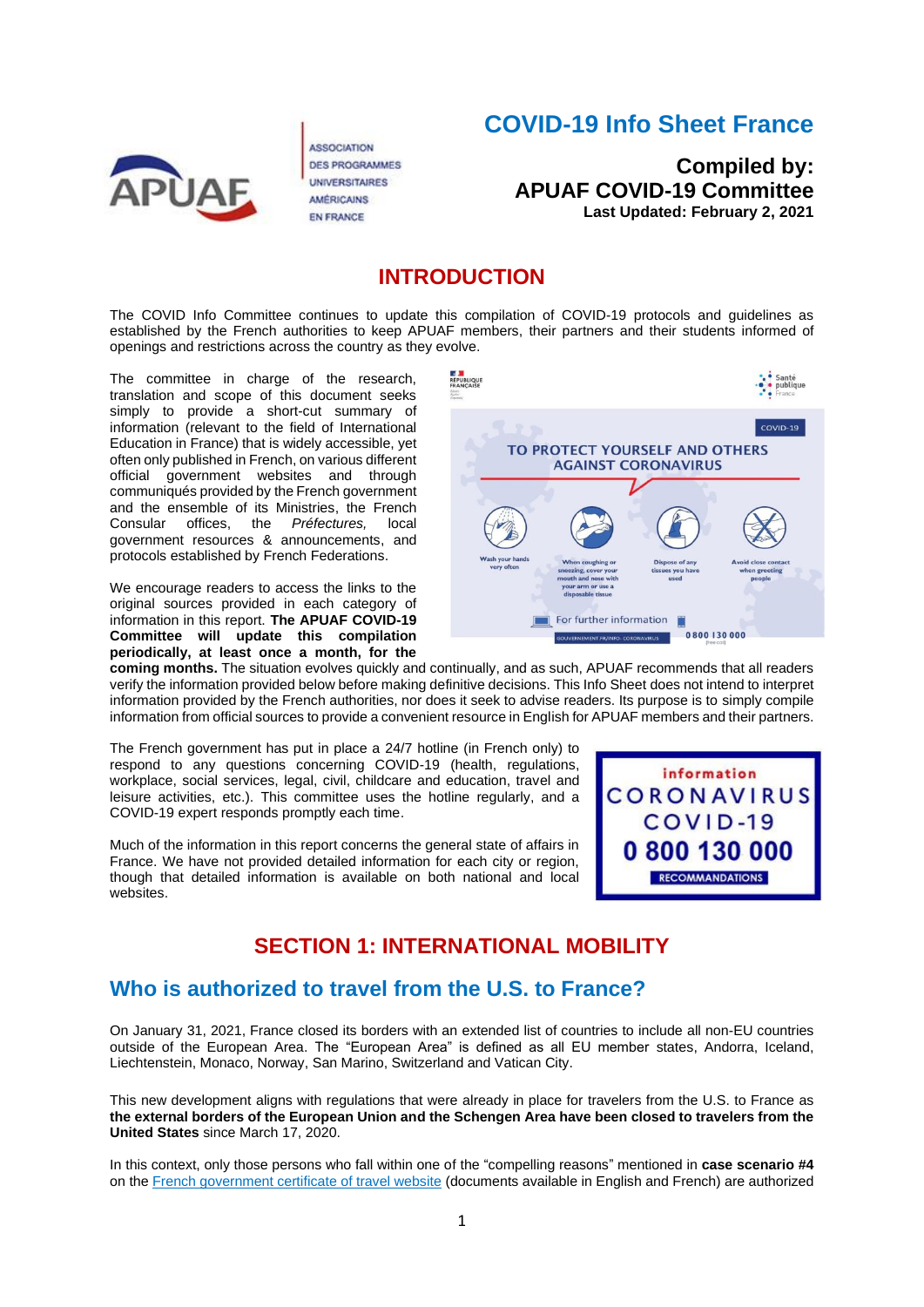to enter France from the U.S. The website has grouped travelers into 4 case scenarios depending on nationality and where they are coming from. The full lists of "compelling reasons" for each category of passengers in each case scenario are found on the documents themselves in French and English. Here below are the "compelling reasons" affecting students and faculty coming from the U.S.:

- Students coming to France who fall into any of these categories:
	- o with long-term visa (VLS)
	- $\circ$  with short-term visa (VCS)
	- $\circ$  coming to France to do an internship ("student-in-competition" short-stay visa not included)
	- o coming to France for less than 90 days from a country exempted from VCS, with a proof of address in France
		- o minors who are schooled in France
- Teacher or researcher employed or invited by a French educational institution or research lab, travelling for teaching or research purposes
- Third country national with a "*Passeport Talent*" long-term visa (VLS) or a *"salarié détaché"* (ICT) as well as their family

### **What is required to travel from the U.S. to France?**

Travelers who have one of these aforementioned "compelling reasons" to come to France must comply with the following requirements:

• **Complete the 2 forms** listed under **case scenario #4** at this website:

[https://www.interieur.gouv.fr/Actualites/L-actu-du-Ministere/Attestation-de-deplacement-et-de](https://www.interieur.gouv.fr/Actualites/L-actu-du-Ministere/Attestation-de-deplacement-et-de-voyage#from3)[voyage#from3](https://www.interieur.gouv.fr/Actualites/L-actu-du-Ministere/Attestation-de-deplacement-et-de-voyage#from3)

- 1. Under heading : « Attestation pour un voyageur en provenance d'un pays extérieur à l'espace européen ». This form exists for EU citizens and for non-EU citizens.
- 2. Under heading : « Déclaration pour voyageur de 11 ans et plus ».

Déclaration pour voyageur de moins de 11 ans Pour les ressortissants d'un pays extérieur à l'espace européen **I** Francais <u>ম¤</u> English **T** Francais **WE** English Télécharg Tálécharru  $\frac{1}{2}$ - PDF  $=$  TXT

- Travelers aged 11 or older from the United States **must provide the results of a PCR test taken less than 72 hours before departure** indicating a negative result for COVID-19.
	- o In the case of multiple flights in the same travel itinerary, the test must be taken 72h before the first flight departs.
	- $\circ$  If you are not able to provide evidence of this test or a certificate of exemption, boarding will be denied.
- **Provide a "contact" sheet** with proof of housing and your residence address in France
- **Carry a student visa** (for programs more than 90 days) or **proof of enrollment** (for programs less than 90 days)
- Upon entering France, **you are required to self-isolate** (at home, not in quarantine housing) upon arrival **for 7 days and take a second test at the end of that period**. [https://www.diplomatie.gouv.fr/en/coming](https://www.diplomatie.gouv.fr/en/coming-to-france/coronavirus-advice-for-foreign-nationals-in-france/)[to-france/coronavirus-advice-for-foreign-nationals-in-france/](https://www.diplomatie.gouv.fr/en/coming-to-france/coronavirus-advice-for-foreign-nationals-in-france/)

# **Étudiants internationaux:** la France vous accueille !

# **Student Visas**

**France is accepting all international students at this time**, for all students from all countries of origin, and for all types of programs including short and long term, study, internship, or research programs. All VFS Centers in the U.S. are open and accepting student visa appointments. [Campus France Student Visa FAQ](https://www.usa.campusfrance.org/covid-19-faqs)

• French Consulates continue their service of delivering visas to international students **for programs over 90 days**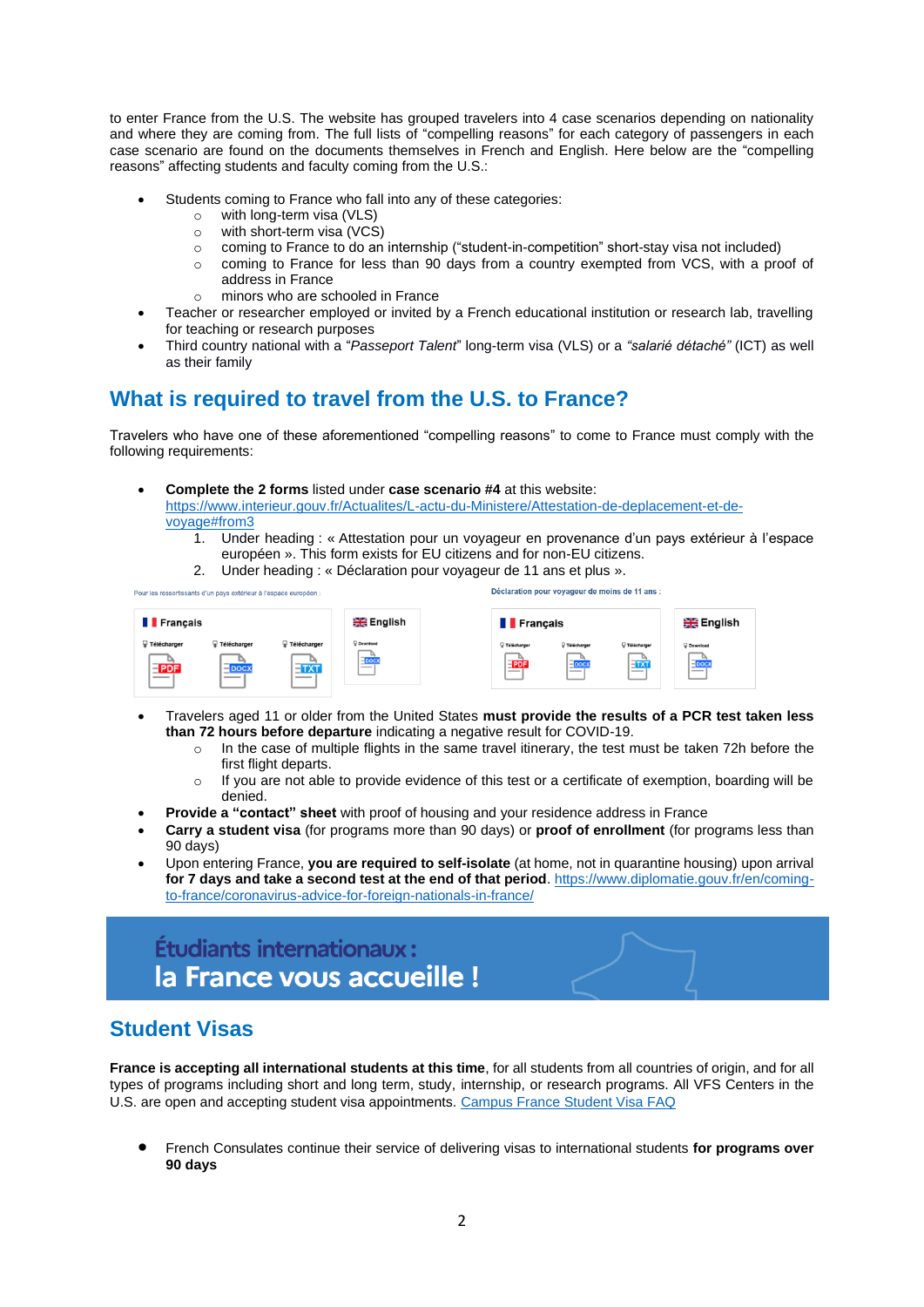- A communiqué has been published on the Campus France website[: Advice for Students Coming to France](https://ressources.campusfrance.org/pratique/demarches/fr/flyer_2021_fr.pdf)  [2021.](https://ressources.campusfrance.org/pratique/demarches/fr/flyer_2021_fr.pdf)
- A guide that summarizes the steps to follow has been published on the Campus France website: [France](https://www.campusfrance.org/en/resource/international-students-france-welcomes-you)  [Welcomes You Guide](https://www.campusfrance.org/en/resource/international-students-france-welcomes-you)

The FAQ page on Campus France's website states the following information concerning COVID-19 for students travelling to France for **short term programs (under 90 days).** 

"Students traveling to France for programs of study of under 90 days (who may not have a visa) will need to travel with a **proof of housing** in France for the entirety of their program period. They should also travel with documents that **prove enrollment in a higher education program in France**.*"* [Campus France Student Visa FAQ](https://www.usa.campusfrance.org/covid-19-faqs)

Students should consult the Campus France website for information concerning what other documents and paperwork (unrelated to COVID-19) are necessary to complete the visa process or travel abroad for studies.

# **Leaving France & entering the United States**

**Both the French government and the CDC in the U.S. have issued orders outlining requirements for all air passengers leaving France and arriving in the U.S.** These orders affect students and faculty traveling from France to the U.S.

• France requires all passengers leaving the EU to comply with the restrictions for international travel: Persons wishing to leave France to travel to a country outside the EU must have a compelling health, family or economic-related reason for their journey, and fill out the corresponding Certificate of Travel. **Case scenario #5** at this website: [https://www.interieur.gouv.fr/Actualites/L-actu-du-Ministere/Attestation-de-deplacement-et-de](https://www.interieur.gouv.fr/Actualites/L-actu-du-Ministere/Attestation-de-deplacement-et-de-voyage#from3)[voyage#from3](https://www.interieur.gouv.fr/Actualites/L-actu-du-Ministere/Attestation-de-deplacement-et-de-voyage#from3)

o "Returning to the country of residence or origin" is among the "compelling reasons"

• The CDC requires that all air passengers arriving to the U.S. from a foreign country to provide proof of a negative test result (less than 3 days prior to travel) or proof of recovery from COVID-19 before boarding the flight.

<https://www.cdc.gov/coronavirus/2019-ncov/travelers/testing-international-air-travelers.html>

- o This order applies to all air passengers, 2 years of age or older, travelling into the U.S., including U.S. citizens and legal permanent residents.
- o Test must be a viral test (NAAT or antigen test)

Upon entry in the U.S., the CDC recommends, but does not currently require:

- Getting a new Covid test 3-5 days after travel, and a self-quarantine period of 7 days.
- A 10-day quarantine period if you do not get tested upon return
- Avoiding people at increased risk of illness for 14 days

# **SECTION 2: HEALTH SERVICE ACCESS & CAPACITY**

### **Access to protective equipment (masks, gloves, gel)**

All pharmacies and most grocery chains in France currently have low priced equipment available.

- **Disposable surgical masks** are available at approximately 20 to 30 cents each.
- Certified 'Grand Public' **re-usable masks** cost about 2 euros each and come in 2 different categories: Category 1 masks filter approximately 90% of particles and Category 2 masks filter 70%. Annex 3 of the National Protocol for Staying Healthy & Safe at Work states that only official PPE, surgical masks or Category 1 masks should be worn in public. National [Workplace](https://travail-emploi.gouv.fr/le-ministere-en-action/coronavirus-covid-19/protection-des-travailleurs/protocole-national-sante-securite-salaries) Protocol
- **Disinfectant gel** costs about 10-12 euros per liter. There are also public gel dispensers (free) in some cities in France, and almost all places of business have gel dispensers available for customer use.
- France currently has sufficient **protective gloves** available for the general public.

# **7 Day self-isolation period**

As of January 18, 2021, there is an obligatory self-isolation period of 7 days upon entry to France from outside the Schengen Area. The state health insurance website, [Ameli.fr](https://www.ameli.fr/assure/covid-19/isolement-principes-et-regles-respecter/isolement-precautions-et-regles-dhygiene) gives detailed advice (in French) for limiting contact with others and keeping living conditions clean during self-isolation.

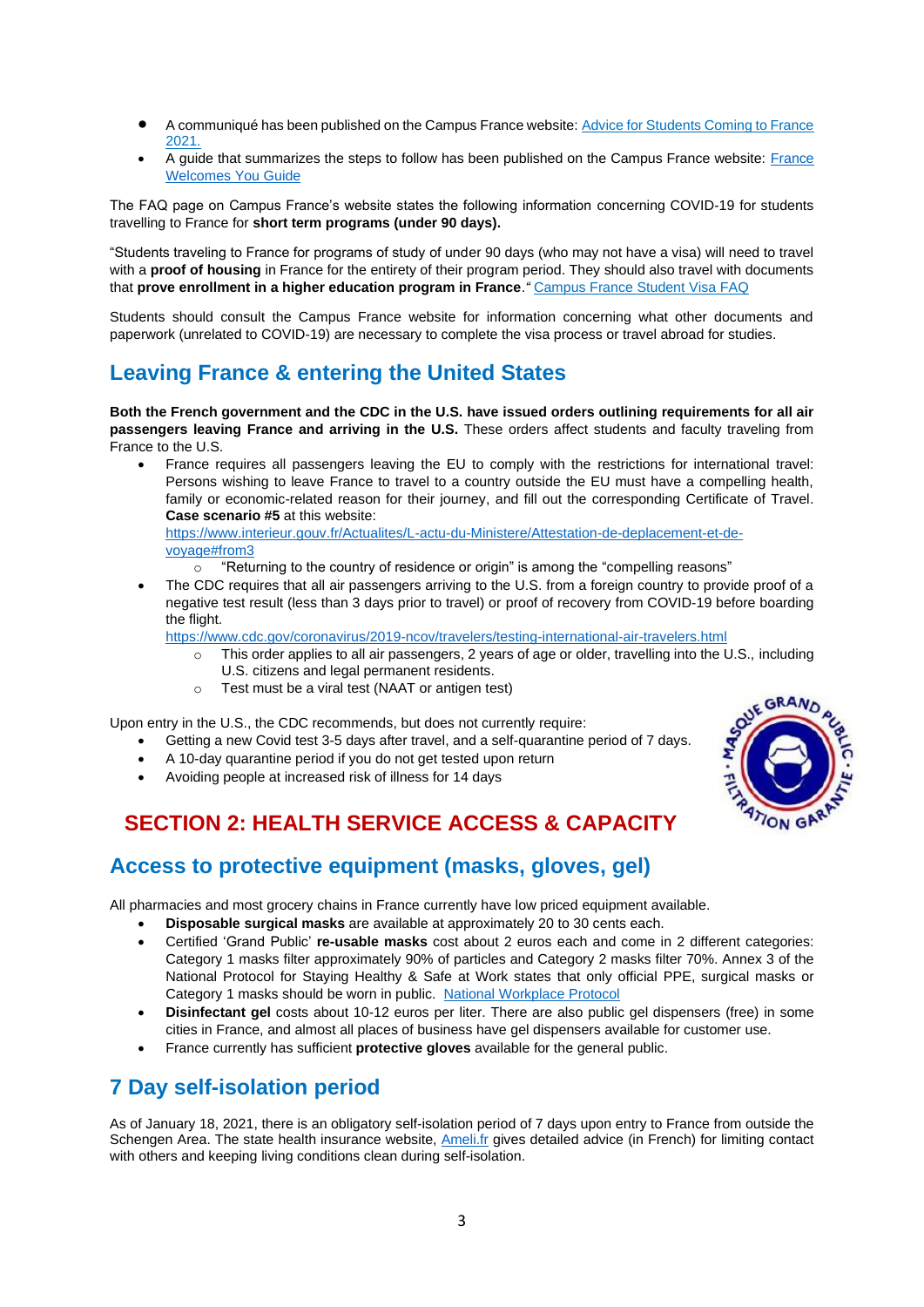Campus France describes the conditions of the 7-day quarantine: Campus France [Recommendations](https://www.campusfrance.org/fr/rentree-2020-les-recommandations-pour-entrer-en-france) including description of [Quarantine](https://www.campusfrance.org/fr/rentree-2020-les-recommandations-pour-entrer-en-france) :

- Stay at home as much as possible
- Limit your time outside to essential needs
- Avoid contact and always wear a mask in the presence of another person
- Inform your school that you are quarantining
- Avoid contact with other people in your residence/at home
- If your accommodation is a university residence, inform the administration that you are quarantining so that cleaning and disinfection measures can be implemented
- In case of symptoms, contact a doctor immediately

### **Access to health care & hospitalization**

- The government has created a platform [mesconseilscovid.sante.gouv.fr](https://mesconseilscovid.sante.gouv.fr/#introduction) which allows anyone with symptoms to obtain within 3 minutes personalized advice as to how to proceed (for treatment, testing, etc) and how to protect oneself and others.
- Web-based platforms and apps such as "Doctolib" allow students to book medical appointments across the country with ease. <https://www.doctolib.fr/>
- Virtual consultations and in-person appointments with general practitioners are readily available as early as same day.
- Same day house-calls are also available in most French cities (through services such as *SOS Médecins* or UMP). <https://www.sosmedecins.fr/> and <https://www.ump.fr/>
- Students have access to all French public hospitals where there is a dedicated space for COVID patients.
- French Hospitals are currently at 63.6% capacity for intensive care/*reanimation* beds. Statistics can be tracked here: France COVID [Dashboard.](https://dashboard.covid19.data.gouv.fr/vue-d-ensemble?location=FRA)

## **Access to testing**

**Two kinds of diagnostic COVID tests (nasal)** are currently available in France to test patients for COVID.

- 1. **The (RT-PCR)** test to determine if the patient has COVID at the time of the test.
	- Results are available within  $24 36$  hours.
	- France currently is performing 1.3-1.4 million tests per week.
	- 100% covered by Social Security and do not require prescription. Otherwise, out of pocket costs are approximately 70-80 euros per test. <https://fr.usembassy.gov/covid-19-information/>
	- They are administered in testing centers, medical facilities and labs but also by nurses, medical students, paramedics, firemen, etc. There are currently over 6000 testing centers across France. COVID Testing [Sites in France](https://sante.fr/recherche/trouver/DepistageCovid)
	- **Who can be tested (RT-PCR)?**
		- Anyone can benefit from a test. There is no need to even show symptoms.
		- The health authorities could request mandatory testing for close contact cases.
		- $\checkmark$  The health authorities could request testing of certain groups in the context of testing campaigns (fragile groups, residents of a certain zone or in a certain group accommodation, etc.)
- 2. **The Antigen Test** to determine if the patient has COVID at the time of the test**.** [https://www.service](https://www.service-public.fr/particuliers/actualites/A14435)[public.fr/particuliers/actualites/A14435](https://www.service-public.fr/particuliers/actualites/A14435)
	- Results within 15-30 minutes
	- Available especially in some pharmacies and at airports.
	- 100% covered by Social Security and do not require a prescription. Patients who don't have French Social Security currently may experience limited access to Antigen tests.
	- **Who can be tested (Antigen)?** Patients with symptoms can opt for this test if they fulfill the following criteria:
		- Within 4 days of first symptoms
		- ✓ No underlying conditions, meaning not susceptible to developing a serious form of Covid. Patients without symptoms who:
			- $\checkmark$  Have been asked to be tested as part of an institutional testing program (at schools and universities, work places, etc)
			- ✓ Need to be tested as a requirement before a medical appointment
			- $\checkmark$  Wish to be screened at any time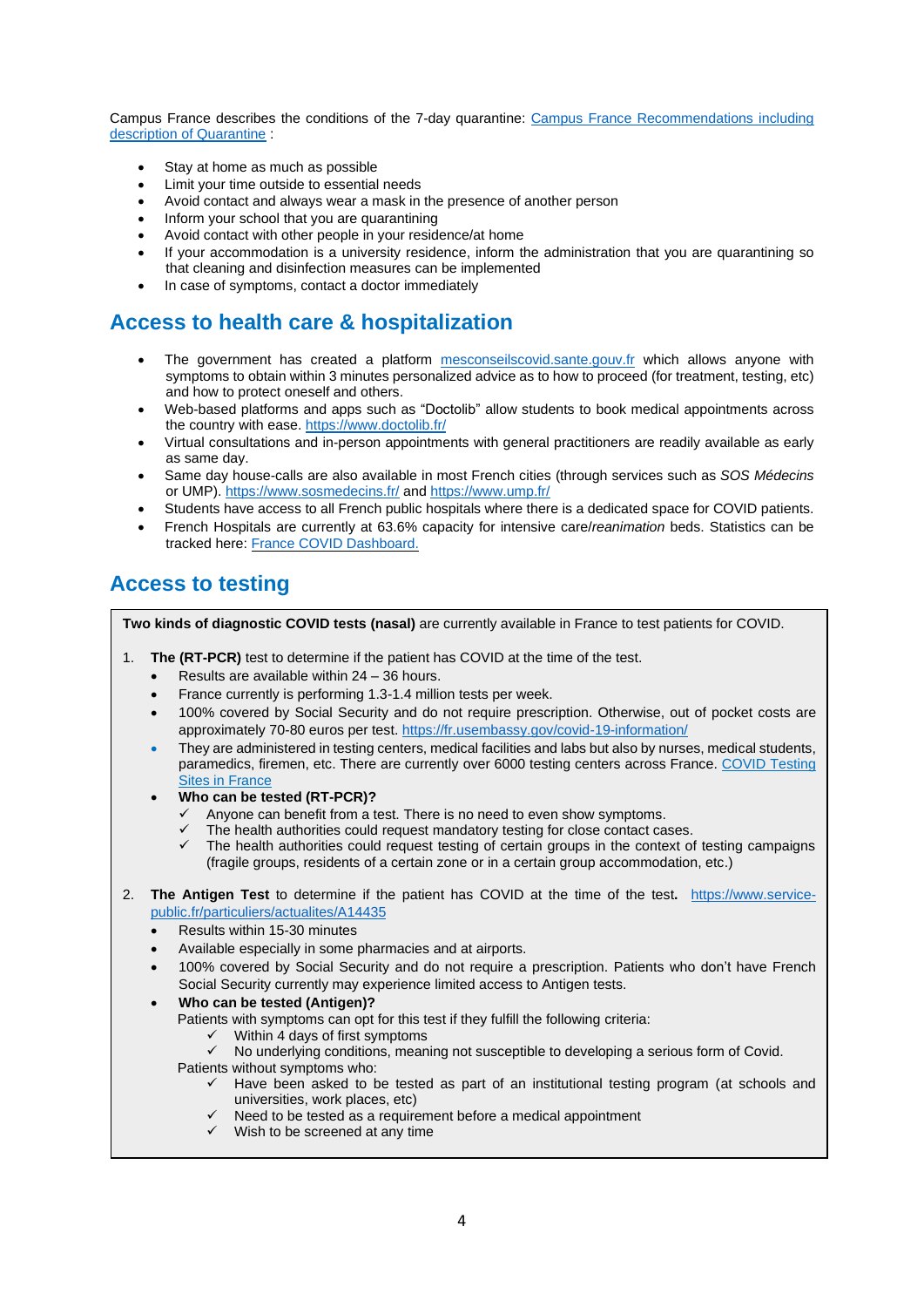**An Immunity Test (blood test)** is available in France to determine if the patient has developed immunity to COVID. These tests are administered mostly in labs and sometimes might require a prescription. They are 100% covered by Social Security and otherwise out of pocket costs are approximately 20 euros per test.

#### **Steps to take for testing**

Precise procedures have been put in place for different case scenarios. Details can be found and downloaded here for anyone in these groups: [Steps to Take to be Tested](https://www.gouvernement.fr/info-coronavirus/tests-et-depistage)

- I don't present any symptoms and I would like to be tested: Free test, no prescription needed, PCR results within approximately 24h, or Antigen test results in 15-30 min.
- I have symptoms: specific protocol for testing to avoid contact with others during testing and until results are in. Free test, no prescription needed, PCR results within approximately 24h, Antigen results in 15-30 min
- I have been in contact with a person who has tested positive: PCR test

| Midwrin, itabioserum, opecutes | 0.007                                                                                                                                                                         |  | <b>Rechercher</b>                                                       |  |
|--------------------------------|-------------------------------------------------------------------------------------------------------------------------------------------------------------------------------|--|-------------------------------------------------------------------------|--|
|                                | COVID-19 : Ron à saveir                                                                                                                                                       |  |                                                                         |  |
|                                |                                                                                                                                                                               |  |                                                                         |  |
| <b>E</b> Consultation vidéo    |                                                                                                                                                                               |  | <sup>U</sup> ! Dépistage COVID-19                                       |  |
|                                | Le Ministère des Sclidarités et de la Santé encourage le<br>recours à la consultation vidéo lorsque votre médecin la<br>propose : cela yous permet d'effectuer rapidement une |  | Doctolib vous accompagne au quotidien face à l'épidémie de<br>COVID-10. |  |
|                                | consultation depuis chez yous, via votre smartphone ou votre                                                                                                                  |  | Test PCR (prélévement naso-pharyngé) >                                  |  |
| ordinateur.                    |                                                                                                                                                                               |  | Test sérologique (prise de carig) >                                     |  |
|                                | Prendre rendez-vous en vidéo »                                                                                                                                                |  |                                                                         |  |

- A specific function is available through the website & application **Doctolib** to locate the testing center or lab closest to you with the earliest available appointments for a test.
- Students who don't have French Social Security have total access to testing but may need to front the cost of the test and submit to their personal health insurance after if COVID testing is covered by their insurance policy.

# **Tracking**

All COVID patients must provide a local doctor with the list of people with whom they have been in touch within 48 hours of the first symptoms. Medical authorities will contact every person on that list and require testing (see above).

Anyone who has been in contact with someone who has tested positive must follow a specific protocol [Steps to](https://www.gouvernement.fr/info-coronavirus/tests-et-depistage)  [Take to be Tested:](https://www.gouvernement.fr/info-coronavirus/tests-et-depistage)

- Wear a certified mask at all times when in contact with others
- Contact a testing center to make an appointment. Immediate testing if one lives with the COVID patient, 7 days after last contact with the person if one doesn't live with the COVID patient.
- Visit the testing center with a form of ID and proof of insurance
- Return home and stay in quarantine for until the test results (usually 24h)

### **Vaccinations**

France's vaccination strategy has been established by the HAS (*Haute Autorité de Santé*) who has published the order of priority populations to be vaccinated. [Vaccination](https://solidarites-sante.gouv.fr/soins-et-maladies/maladies/maladies-infectieuses/coronavirus/la-vaccination/article/foire-aux-questions-la-vaccination-contre-la-covid-19) Strategy & FAQ

France's vaccination strategy follows 3 main principles:

- Freedom of choice: the vaccination will not be obligatory
- Free of charge: the vaccination will be made available for free in France (for those with French Social Security)
- Security: the vaccination will follow all strict guidelines that frame the use of medical products in France

**Order of priority for vaccination:** [Vaccination](https://www.service-public.fr/particuliers/actualites/A14557) calendar, Website dedicated to [vaccinations](https://vaccination-info-service.fr/) in France

| <b>Start Date</b>        | Category eligible for vaccination                                                                                                                                                                                                                                                     |
|--------------------------|---------------------------------------------------------------------------------------------------------------------------------------------------------------------------------------------------------------------------------------------------------------------------------------|
| 27 Dec 2020              | Elderly in retirement homes & personnel who work in retirement homes and present a risk factor                                                                                                                                                                                        |
| 04 Jan 2021              | Health care professionals over 50 yrs old or with risk factors<br>Disabled people in care facilities and the people over 50 yrs old who care for them (if risk factor)                                                                                                                |
| 18 Jan 2021              | People over 75 yrs old                                                                                                                                                                                                                                                                |
| Starting<br>Feb/Mar 2021 | People between 65 and 74 yrs old                                                                                                                                                                                                                                                      |
| Starting<br>Mar/Apr 2021 | People between 50 and 64 yrs old<br>Professionals in essential sectors (security, education, food industry)<br>People with particular vulnerabilities and the people who care for them<br>People who live in close quarters<br>The rest of the population of adults (over 18 yrs old) |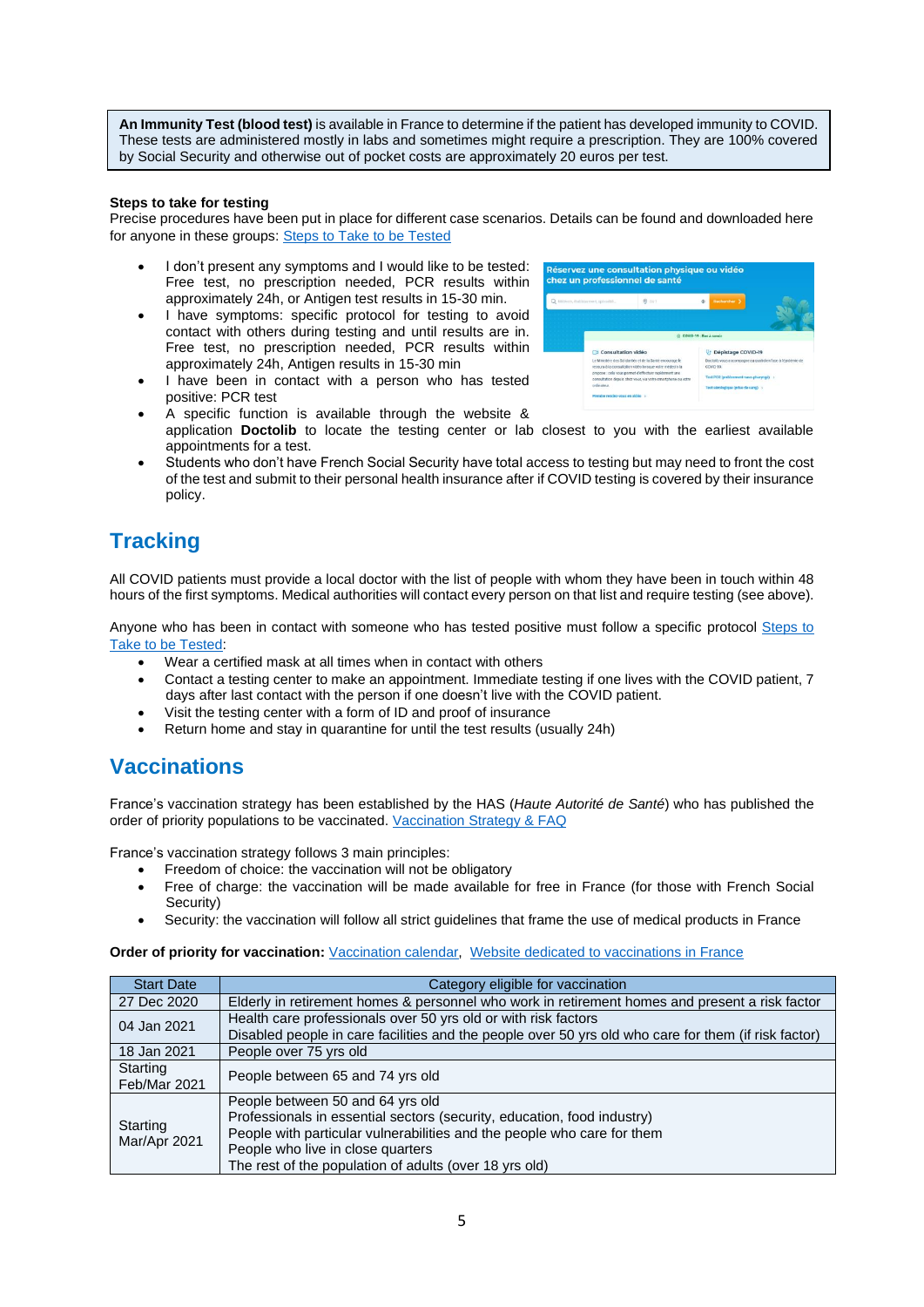# **SECTION 3: RESTRICTIONS RELATED TO COVID-19**

### **General**

France began a 3-phase re-opening period on November  $28<sup>th</sup>$ , 2020, and is currently still in phase 2. The government is monitoring the situation daily and making short term announcements concerning closings and openings. [https://www.gouvernement.fr/info-coronavirus.](https://www.gouvernement.fr/info-coronavirus)

#### **Current Situation**

- All retail businesses across the country are open, except large indoor shopping malls.
- Inside and outside extra-curricular activities for school children are authorized.
- Onsite classes at universities can resume according to strict conditions and with limited occupancy.
- Outdoor individual sports are authorized, and outdoor sports complexes are open.
- A daily curfew is in place from 6pm to 6am for all of France.
- Travel throughout France is authorized.
- A "Curfew" Authorization Form is needed for moving about after curfew.

#### **The decision to re-open the following, initially planned for January 20th, has been postponed:**

- Gyms, ski lifts & indoor sports for adults
- Bars, restaurants, nightclubs
- Cinemas, theatres, museums & monuments

#### **And new restrictions have been put in place for:**

- Travelling within the EU (see Page 9)
- Travelling outside France (see Section 1)
- Shopping malls



### **Tools**

In addition to consulting the general government websites that communicate all essential information concerning the virus, the confinement and the re-opening period, everyone is asked to download the app **TousAntiCovid**, which serves several functions:

- **Tracking:** the app alerts users if they are in close contact with a Covid patient
- **Information**: the app publishes the daily stats concerning the virus
- **Testing:** the app can be used to locate the nearest testing center
- **Documentation**: the app can generate a digital authorization form needed to be outside during confinement

This app which uses Bluetooth technology for tracking and does not share personal identification information. Use of the app for everyone, including COVID patients, is voluntary. TOUS ANTI COVID [Tracking](https://solidarites-sante.gouv.fr/soins-et-maladies/maladies/maladies-infectieuses/coronavirus/tousanticovid) App

# **Daily Curfew**

At this time, there are no mobility restrictions within mainland France except during the stay-at-home curfew from 6pm to 6am. This curfew is maintained for the time being in order to continue to curve the circulation of the virus.

Any outing made during curfew hours must fall into the below categories:

- Going to and from work or school
- Medical care and medical appointments that cannot be done remotely
- Essential family duties including helping a vulnerable family member or caring for children
- All outings necessary for disabled people and those who accompany them
- For administrative or judicial appointments
- Transit to take a train, plane or bus for travel
- Walking a pet (maximum 1km from residence for a brief period of time)

For any justifiable outing during curfew, it is mandatory to have an authorization form found here:

• [Online \(printable\) authorization forms](https://www.interieur.gouv.fr/Actualites/L-actu-du-Ministere/Attestations-de-deplacement-couvre-feu) in English and in French

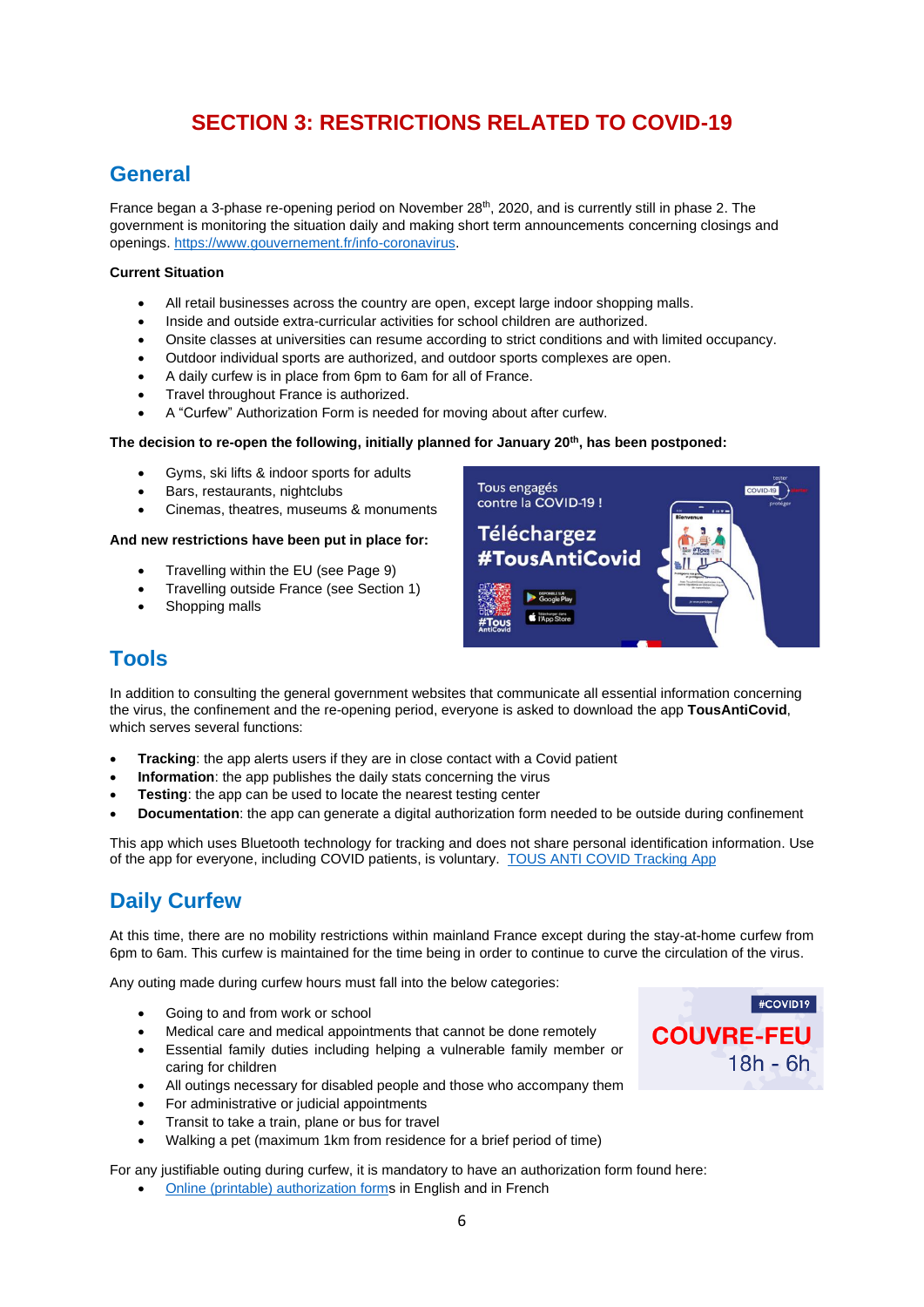• [Online \(digital\) authorization form in French](https://media.interieur.gouv.fr/attestation-couvre-feu-covid-19/)

### **Wearing Masks**

**It is required to wear a mask at all times** when outside of one's residence. [How to](https://solidarites-sante.gouv.fr/IMG/pdf/bien_utiliser_son_masque-a4.pdf) Wear a Mask. Only those jogging/running or riding a mechanical bicycle are exempt from wearing masks. [Information concerning masks](https://travail-emploi.gouv.fr/le-ministere-en-action/coronavirus-covid-19/questions-reponses-par-theme/article/mesures-de-prevention-dans-l-entreprise-contre-la-covid-19)

# **Schools**

All Day Care facilities, Primary Schools, Junior-High and High Schools are open but with reinforced safety protocols updated on February 1, 2021 [School Protocols .](https://www.education.gouv.fr/covid19-ouverture-des-ecoles-modalites-pratiques-et-protocole-sanitaire-305467) The protocols and updates include notably:

- 2 meters' distance between individuals at the cafeteria
- More frequent and regular ventilation of the premises
- Category 1 masks for personnel and school children at primary and secondary schools.

The initial requirements are still valid:

- Social distancing of a minimum of 1 meter between individuals' side by side, face to face, or with an empty seat between individuals in enclosed spaces, especially in physical learning spaces (this distance is not applicable when individuals are behind each other) and in libraries
- Limiting contact among students by staggering class times, movements, recess periods, lunch periods, etc.
- Mandatory mask wearing starting at 6 years old
- Systematic use of hydroalcoholic gel by everyone (over the age of 11 and all adults)
- Mechanical or manual ventilation of the premises with 10 to 15 minutes of ventilation at least twice a day
- Routine cleaning at least once a day, in the absence of students and in accordance with the specific sanitary instructions applicable

### **Higher Education**

Several official government websites give detail concerning academic and campus life during the COVID crisis.

- [Ministry of Higher Education general Covid info](https://www.enseignementsup-recherche.gouv.fr/pid39562/covid-enseignement-superieur-mobilise.html)
- [Official Student Life website confinement info](https://www.etudiant.gouv.fr/cid151944/faq-%7C-dse-cvec-les-questions-les-plus-courantes.html)
- [Ministry of Higher Education campus confinement details](https://www.enseignementsup-recherche.gouv.fr/cid154994/mesures-de-reconfinement-s-appliquant-aux-etablissements-d-esr.html)

**International Students:** International students continue to be welcomed into France. The French government has announced that international students currently in France can apply for and/or renew residency permits, online, thus avoiding the previously obligatory in person appointment at the *prefecture*. [\(Campus France Stay Permit Renewal](https://www.campusfrance.org/fr/comment-renouveler-titre-sejour)  [info\)](https://www.campusfrance.org/fr/comment-renouveler-titre-sejour).

**Classes:** According to a January 22nd [French Ministry of Higher Education circular,](https://services.dgesip.fr/fichiers/CirculaireRepriseEnseignements-22janvier21.pdf) institutions can return to inperson instruction for all students as long as the courses are held at 20% of classroom capacity and strictly follow all sanitary protocols. This is meant to ensure that all students have the equivalent of 1 day per week of face-toface instruction. <https://www.gouvernement.fr/info-coronavirus/education>

**Studio courses & Labs**: Courses in fields such as science (biology, chemistry, physics, etc.), medical/health sciences, sports sciences, fine arts (graphic arts and design, studio art, etc.) that cannot be delivered virtually are authorized to continue in-person instruction (at 50% the total occupancy of the classroom space).

**Exams and entry exams**: Exams can be maintained in an in-person setting with social distancing, though online alternatives and take-home assignments are encouraged.



**Internships**: Students currently enrolled in for-credit internships can continue their work remotely or in-person depending on the host company/organization's protocol.

**Libraries, computer labs and cafeterias:** university libraries and computer labs can open, but cafeterias are only open for take away meals (no in-person dining).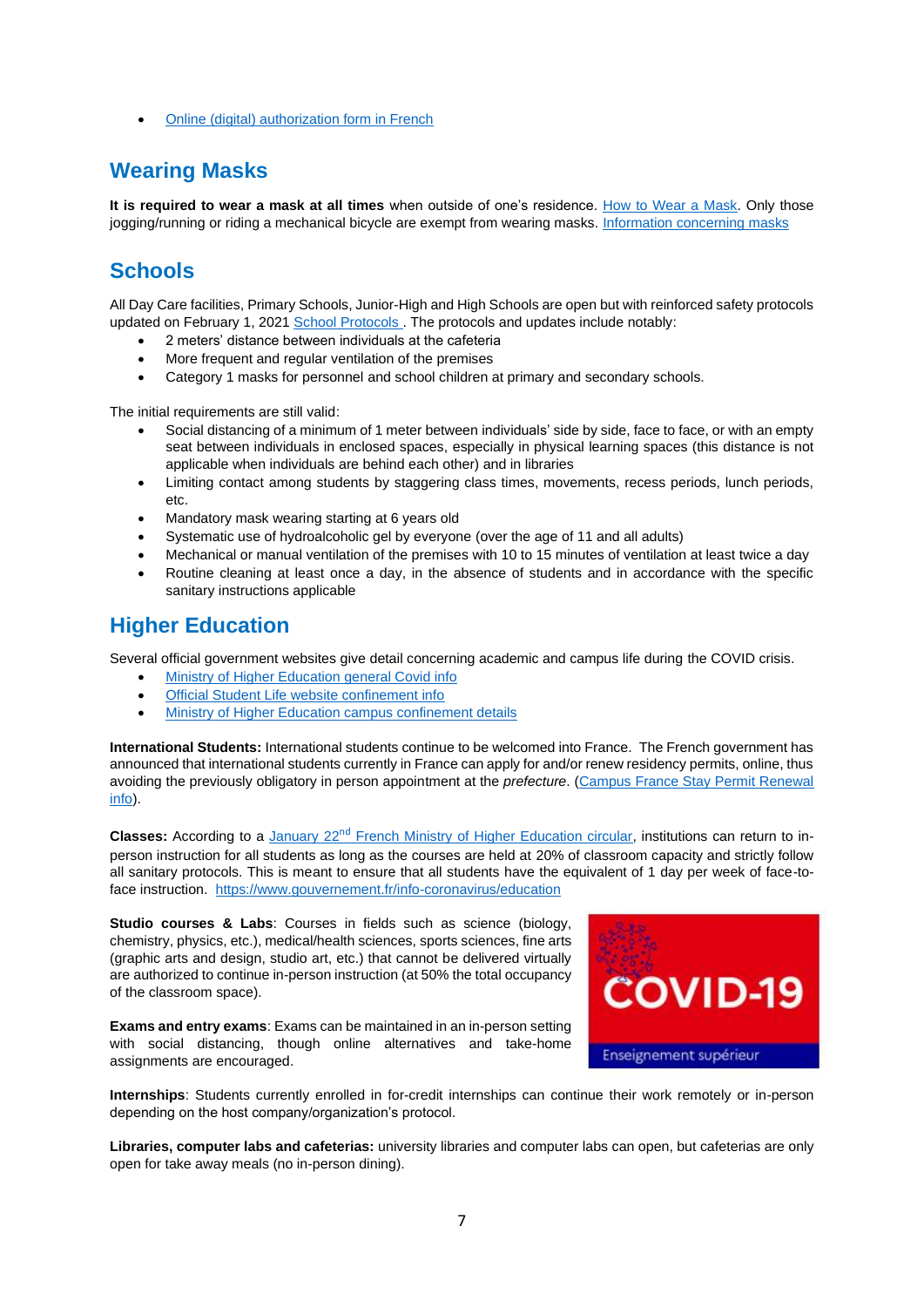**Administrative, Health & Social Services**: university health & social services remain fully accessible (including mental health support services), with some non-essential administrative services accessible by appointment only.

**Residence Halls**: University housing is open but students who can easily move home are encouraged to do so. International students or those far away from home are authorized to remain in student housing.

### **Workplaces**

**Employees who can work from home are encouraged to do so**. Offices can stay open, employees can come to work if needed, but must continue to apply the guidelines applicable to the specific work environment, which were updated on [January 29](https://travail-emploi.gouv.fr/IMG/pdf/protocole-national-sante-securite-en-entreprise.pdf?mc_cid=f875b02eda&mc_eid=4e70a02f20)<sup>[th](https://travail-emploi.gouv.fr/IMG/pdf/protocole-national-sante-securite-en-entreprise.pdf?mc_cid=f875b02eda&mc_eid=4e70a02f20)</sup> in order to adapt social distancing and types of masks to the circulation of the highly contagious strains of COVID-19.

The guidelines state:

- Working remotely is advised but not required
- Physical distancing (at least 1 meter between individuals and/or workstations, and **2 meters during coffee breaks and/or meals**)
- Obligatory mask wearing and the responsibility of the employer to provide masks. **Only Category 1 cloth/fabric masks or disposable medical/surgical masks are authorized.**
- The promotion of regular, thorough handwashing
- Regular mechanical or manual ventilation of the premises
- Routine disinfecting at least once a day of all surfaces and objects
- Management of the flow of people to avoid excessive crowding and crossing of individuals

Employees are instructed to stay at home should they develop Coronavirus symptoms or if they have recently been in contact with someone who has tested positive for the virus. **Obligatory temperature checks or PCR tests at the workplace are not authorized.** 

The complete protocol for Health & Safety at work can be found on the Ministry of Labor's website (in French): [https://travail-emploi.gouv.fr/le-ministere-en-action/coronavirus-covid-19/protection-des-travailleurs/protocole](https://travail-emploi.gouv.fr/le-ministere-en-action/coronavirus-covid-19/protection-des-travailleurs/protocole-national-sante-securite-salaries)[national-sante-securite-salaries](https://travail-emploi.gouv.fr/le-ministere-en-action/coronavirus-covid-19/protection-des-travailleurs/protocole-national-sante-securite-salaries)

### **Gatherings**

**The government has forbidden all public gatherings across the country and** urges everyone to avoid all family and private gatherings in homes. The recommendation is to limit gatherings to 6 adults (and the children of those adults).

### **What is open**

Below is a list of selected venues, services and businesses that are currently open. This more complete listing <https://www.service-public.fr/particuliers/actualites/A14417>was last updated on February 1st.

- Public services and administrations, and all social services
- All retail businesses (except large shopping malls with a surface area of over 20 000m2) are open with a limit on the number of customers at one time in a shop to maintain social distancing protocol of 8-10 m2 per person, depending on the store size. Shops can stay open until curfew begins (6pm), and are allowed to be open on Sundays
	- (authorizations to open on Sundays are normally limited in France)
- Restaurants for take-out (until 6pm) and delivery only
- Medical professionals & veterinarians
- Libraries, documentation centers, media libraries
- Places of worship (can hold services at limited capacity)
- Outdoor sports places including stadiums, fields, courts, tracks for individual sports only
- Hotels except for vacation resorts and hostels with communal living
- Short term vacation rentals, car rentals
- Exam centers

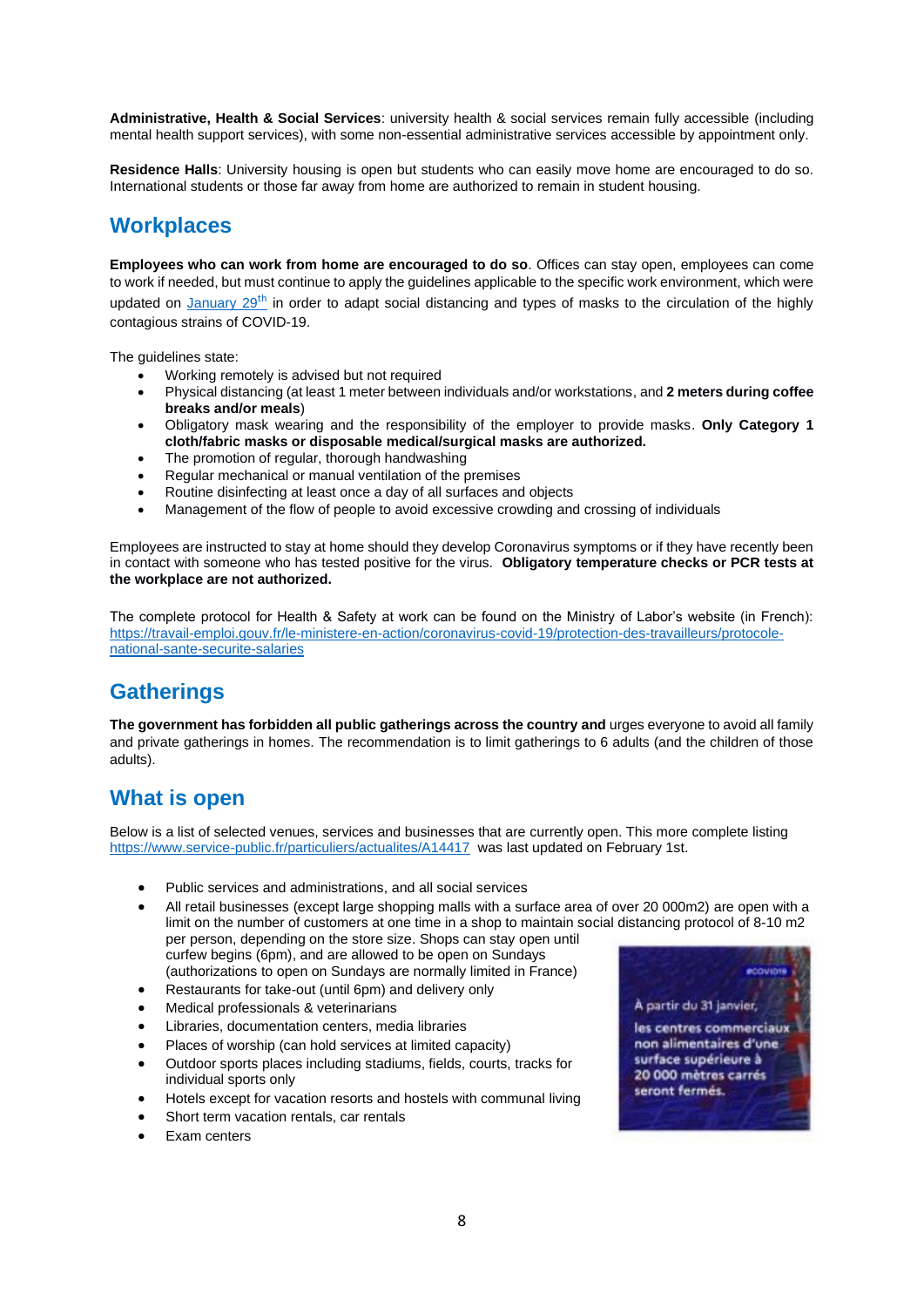## **What is closed**

Below is a list of venues, services and businesses that must remain closed at this time. [https://www.service](https://www.service-public.fr/particuliers/actualites/A14417)[public.fr/particuliers/actualites/A14417](https://www.service-public.fr/particuliers/actualites/A14417)

- Cinemas, museums and monuments
- Indoor shopping centers with a surface area greater than 20 000m2
- All group meeting rooms, auditoriums, theatres, concert halls, and multi-use rooms, except court rooms and funeral homes
- All indoor sports facilities except for professional sports (no fans in attendance)
- Dance clubs, night clubs, casinos, bowling alleys, billiards rooms, etc.
- Restaurants, cafés, bars except for managing delivery service and take-out service.
- Trade fairs and exhibits
- Thermal care facilities and spas
- Camp sites, vacation resorts, tourist housing
- Ski lifts

### **Associated fines for not adhering to protocols**

A **fine of 135 euros** may be applied in the event of non-compliance with COVID protocols, including wearing masks and respecting confinement. Repeat offenders can be fined up to **3,750 euros** and could risk 6 months of prison, community service, drivers' license suspension of up to 3 years maximum. [Fines for not complying with confinement](https://www.service-public.fr/particuliers/vosdroits/F35249)

### **Local travel restrictions**

Students **residing in France** must adhere to French regulations concerning mobility. The current situation allows and requires the following:

- Normal mobility in one's town and region between 6am and 6pm.
- Travel is authorized throughout mainland France. Anyone travelling during curfew hours on trains, flights, or intercity buses must fill out a Curfew Authorization Form [https://www.gouvernement.fr/info](https://www.gouvernement.fr/info-coronavirus/couvre-feu)[coronavirus/couvre-feu](https://www.gouvernement.fr/info-coronavirus/couvre-feu)
- European borders are open, but travelers must follow all requirements and restrictions to enter other EU countries from France.
- **All travelers coming into France from the European Area must justify their reason for travel and produce a negative COVID test from less than 72h before their travel. See case scenario #1** on the [French government certificate of travel website.](https://www.interieur.gouv.fr/Actualites/L-actu-du-Ministere/Attestation-de-deplacement-et-de-voyage) Travelers must fill out and carry with them the forms available on this website.
- Travel to non-EU countries is not authorized as of January 31 st, except for "compelling reasons". See Section 1 for details.
- International travel to return to home country or place of residence is authorized. Students returning to the U.S. must show a negative Covid-19 test taken less than 3 days before boarding the plane. See Section 1 for details.

Details concerning mobility in and out of France can be found at this French government site: [International Mobility](https://www.gouvernement.fr/info-coronavirus/vacances)  [Information](https://www.gouvernement.fr/info-coronavirus/vacances) as well as on the European Union website:<https://reopen.europa.eu/en/map/FRA>

### **COVID Case Management in schools**

#### **Primary & Secondary Education:**

The government has reinforced the [COVID protocol](https://www.education.gouv.fr/rentree-2020-modalites-pratiques-305467) that is in place in primary/secondary schools: Whereas until February 1st, classes were only systemically closed and students sent home to self-isolate when 3 positive cases of COVID were confirmed, now [just 1 confirmed case of a COVID](https://www.education.gouv.fr/coronavirus-covid-19-les-reponses-vos-questions-306136) variant justifies the class closing.

#### **Higher Education: [Higher Education COVID info](https://www.enseignementsup-recherche.gouv.fr/pid39562/covid-19-l-enseignement-superieur-francais-mobilise.html)**

This committee contacted both the *Académie de Paris* and the BEESP (*tutelle des établissements d'enseignement supérieur privé*) of the Paris *rectorat* and received this feedback in writing:

For study abroad programs in France that are registered as *Etablissements d'enseignement supérieur privé hors contrat*, it is advised that you reach out to your *rectorat* or *académie* to learn what the process is for declaring